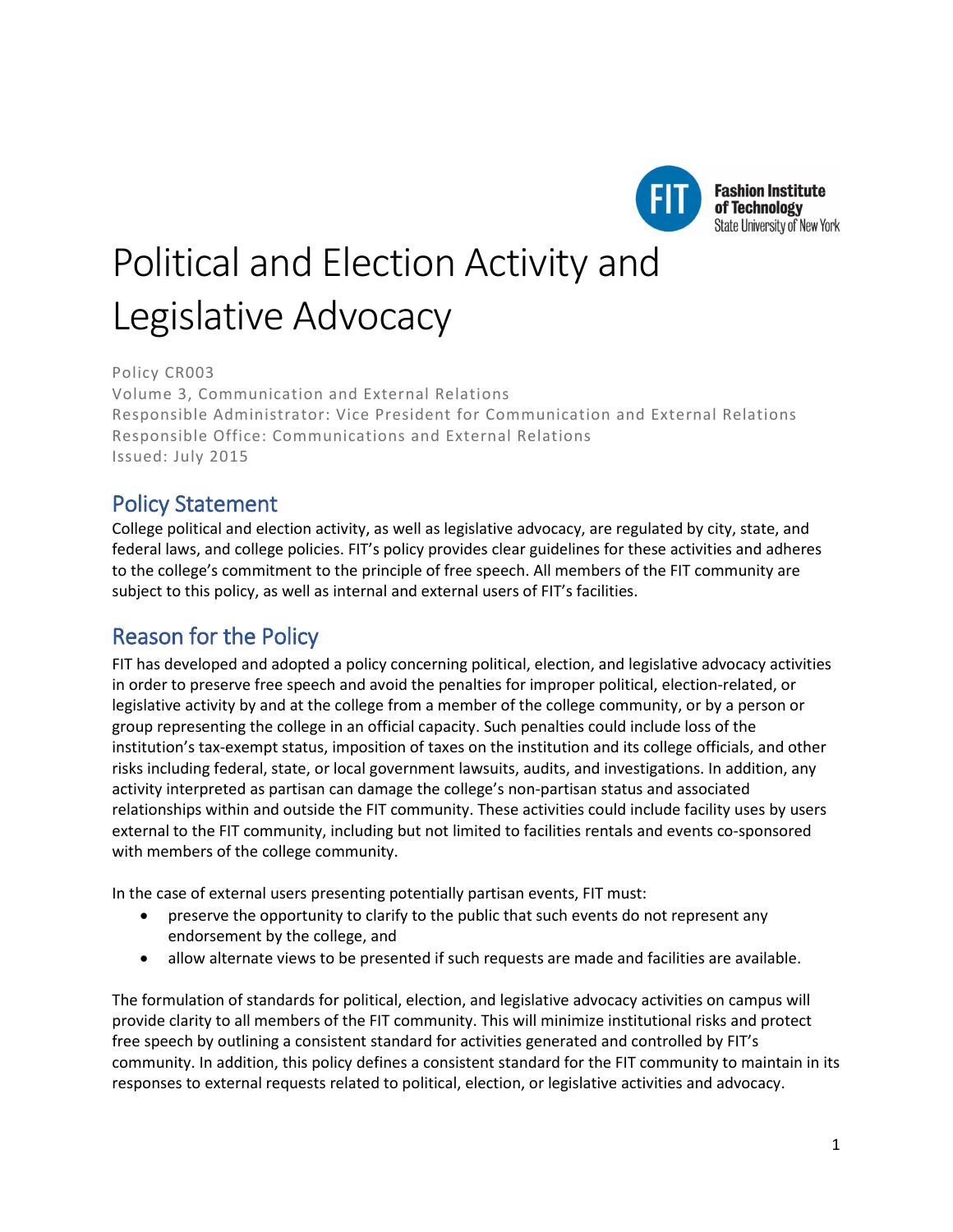## Who is Responsible for this Policy

- Office of Communications and External Relations
- Office of Event Production and Facilities Licensing
- Office of Vice President for Enrollment Management and Student Success
- Office of Vice President for Academic Affairs

## Who is Affected by this Policy

- All members of the FIT community, (acting on behalf of, or in the name of, the college)
- Any user, internal or external of FIT facilities

#### **Definitions**

N/A

### **Principles**

As a public institution of higher education, FIT recognizes the benefits of exposing students to political debate and information, including partisan political speech, and therefore welcomes such discussions generally. college political and election activity, as well as legislative advocacy, are regulated by city, state, and federal laws, as well as college policies.

FIT facilities are used by a wide range of students, administrators, faculty, staff, and external users for various college-approved events. When reviewing requests for permissions to use campus facilities, the college must be guided by the principal of viewpoint neutrality and even-handed treatment as to all terms and conditions of use. Neither the college nor its representatives acting in an official capacity may take or refuse to take any action or make any statement that aids or hinders a candidate or political campaign.

Additionally, individuals who recruit, interview, or hire applicants for FIT employment; make promotional, disciplinary, or other employment decisions relating to an FIT employee or award or make decisions related to contracts or grants, may not ask applicants, employees, or current or prospective contractors or grantees, as the case may be, the individual's party affiliation, whether the individual has made campaign contributions to, and/or raised funds for any party, elected official or candidate, or whether the individual voted for, supported or opposed any elected official or candidate. No employee may be forced or pressured to contribute to a political campaign by another employee, nor threatened with any harm for making or withholding a contribution. Individuals seeking political contributions may not be admitted to FIT property to solicit contributions from employees, students, or the FIT community.

Attached, in the related document titled Best Practices for Ethical Engagement in Political and Election Activities, and Legislative Advocacy, we provide an overall summary of the "do's" and "don'ts" of political entanglements of colleges and their personnel and student body in campaigns for public office. The summary is not exhaustive and omits individual legal citations.

## Responsibilities

N/A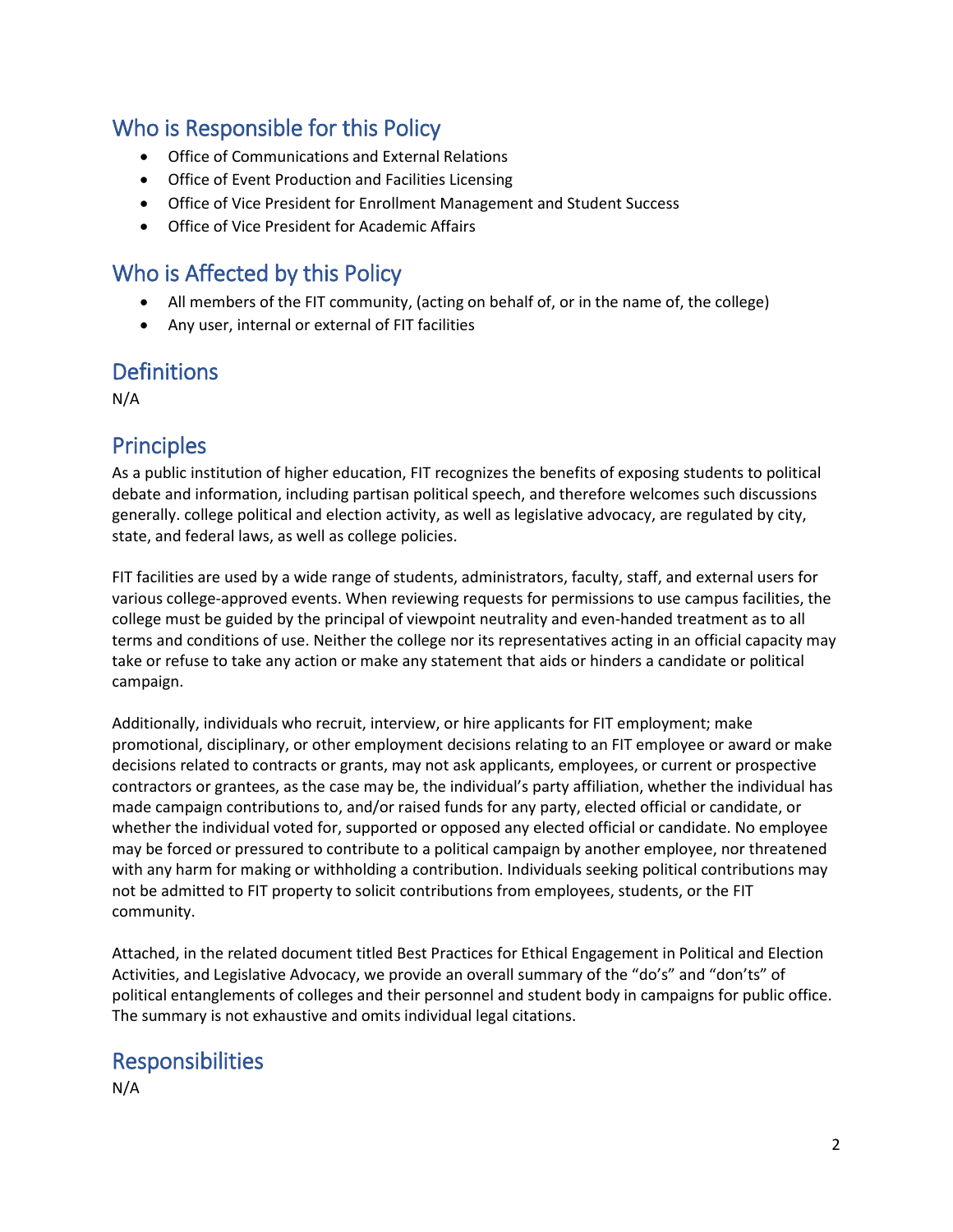## Procedures

• **Communication**

Annually, Communications and External Relations will send an email to FIT employees in advance of the primary election season.

• **Enforcement**

The Government and Community unit has college-wide responsibility for overseeing compliance with this policy. In addition, in the course of its routine monitoring of FIT's social and media platforms, CER will review those communications for policy compliance.

• **Complaints**

Reports of compliant will be filed with the Office of Human Resource Management and Labor Relations.

## Violations

N/A

### Related Policies

- [Non-discrimination and Anti-Harassment](http://www.fitnyc.edu/policies/college/nondiscrimination.php)
- [Social Media](http://www.fitnyc.edu/policies/communications/social-media.php)

## Related Documents

- Best Practices for Ethical Engagement in Political and Election Activities, and Legislative [Advocacy](https://www.councilofnonprofits.org/tools-resources/political-campaign-activities-risks-tax-exempt-status)
- American Council on Education (ACE) memorandum Political Campaign-Related Activities of and at colleges and Universities, 2011, 2014 [http://www.acenet.edu/news](http://www.acenet.edu/news-room/Documents/Memo-Political-Campaigns.pdf)[room/Documents/Memo-Political-Campaigns.pdf](http://www.acenet.edu/news-room/Documents/Memo-Political-Campaigns.pdf)
- American Council on Education (ACE) memorandum- National Association of college and University Attorneys [http://www.nacua.org/documents/ACE\\_Memo\\_CampaignRelatedActivitiesOnCampus\\_2011.pdf](http://www.nacua.org/documents/ACE_Memo_CampaignRelatedActivitiesOnCampus_2011.pdf)
- [State University of New York, Office of General Counsel memorandum Political Campaign](https://system.suny.edu/media/suny/content-assets/documents/generalcounsel/2014ElectionYearMemo.pdf)  [Activity at SUNY Campuses, 2014](https://system.suny.edu/media/suny/content-assets/documents/generalcounsel/2014ElectionYearMemo.pdf)

# **Contacts**

- **Director of Government and Community Relations** Business and Liberal Arts Center, B905 (212) 217-4700
- **Event Production and Facilities Licensing** Feldman Center, C214 (212) 217-4120
- **Office of the Vice President for Enrollment Management and Student Success** Business and Liberal Arts Center, B221 (212) 217-3800